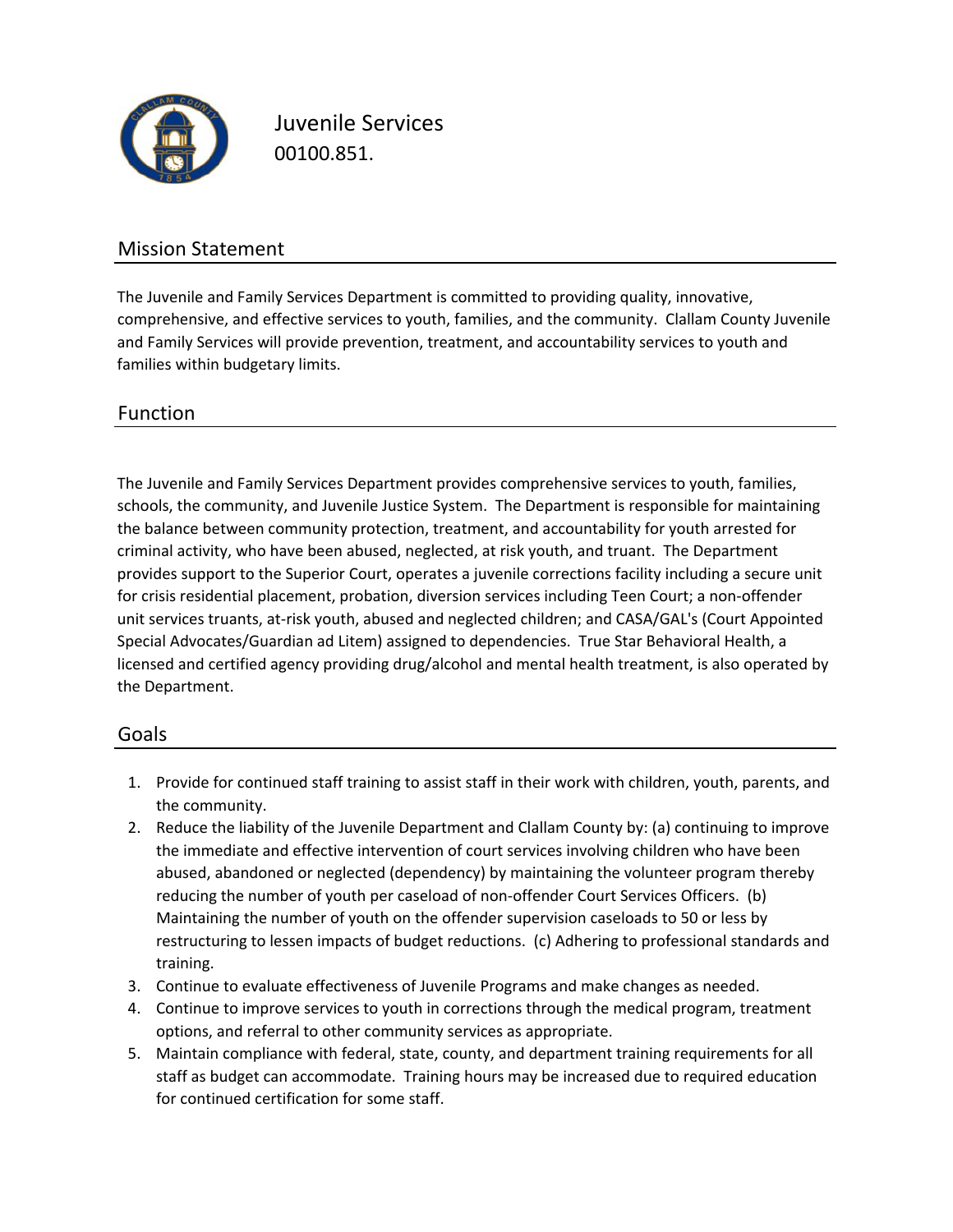## Workload Indicators

|                                               | 2009 Actual | 2010 Actual | 6/30/11 Actual |
|-----------------------------------------------|-------------|-------------|----------------|
| OFFENDER:                                     |             |             |                |
| <b>New Filings</b>                            | 307         | 282         | 157            |
| <b>New Supervision Cases</b>                  | 132         | 168         | 87             |
| <b>Offender Proceedings Held</b>              | 3,845       | 3,140       | 1,749          |
| <b>Total Offender Cases Resolved/Disposed</b> | 302         | 274         | 144            |
| <b>CDDA Average Monthly Caseload</b>          | 58          | 63          | 65             |
| <b>SSODA Average Monthly Caseload</b>         | 2.8         | 2.8         | 2.2            |
| <b>Diversions Processed/Referred</b>          | 168         | 161         | 68             |
| <b>Total Number of Offense Referrals</b>      | 1,563       | 1,134       | 579            |
| NON-OFFENDER:                                 |             |             |                |
| <b>Dependency Filings</b>                     | 57          | 80          | 48             |
| <b>At-Risk Youth Filings</b>                  | 77          | 80          | 32             |
| CHINS (Child in Need of Services) Filings     | 9           | 4           |                |
| <b>Truancy Petitions Filed</b>                | 379         | 334         | 172            |
| Non-Offender Proceedings Held                 | 3,337       | 3,824       | 2,230          |
| <b>CORRECTIONS/SCRC:</b>                      |             |             |                |
| <b>Total Annual Corrections Bookings</b>      | 626         | 658         | 402            |
| <b>Total Bed Days</b>                         | 6,283       | 6,282       | 3,916          |
| <b>Average Daily Corrections Population</b>   | 17.2        | 17.2        | 21.7           |
| <b>Peak Corrections Population</b>            | 30.0        | 27.0        | 35.0           |
| Average Monthly Utilization Rate - SCRC       | 2.7         | 1.9         | 2.0            |

## Grant Funding Sources

- 1. Department of Agriculture (Federal)
- 2. Department of Justice (Federal)
- 3. Department of Health and Human Services (Federal)
- 4. Washington State Department of Social and Health Services
- 5. State of Washington Administrative Office of the Courts

#### Revenues

|                                       | 2009 Actual | 2010 Actual | $6/30/11$ Actual | 2012 Budget |
|---------------------------------------|-------------|-------------|------------------|-------------|
| Taxes                                 |             |             |                  |             |
| <b>Licenses and Permits</b>           | 9,200       | 10,442      | 4,324            | 8,500       |
| Intergovernmental Revenues            | 1,152,459   | 1,057,193   | 562,642          | 1,084,576   |
| <b>Charges for Goods and Services</b> | 105,664     | 160,683     | 84,649           | 176,576     |
| <b>Fines and Forfeits</b>             | 3,357       | 2,568       | 1,710            | 3,300       |
| Miscellaneous Revenues                | 19,076      | 11,502      | 1,820            | 3,200       |
| <b>Other Financing Sources</b>        |             |             |                  |             |
| Transfers In                          |             |             |                  | 0           |
| <b>General Tax Support</b>            | 1,781,857   | 1,670,456   | 765,534          | 1,522,275   |
| Total                                 | \$3,071,613 | \$2,912,844 | \$1,420,679      | \$2,798,427 |